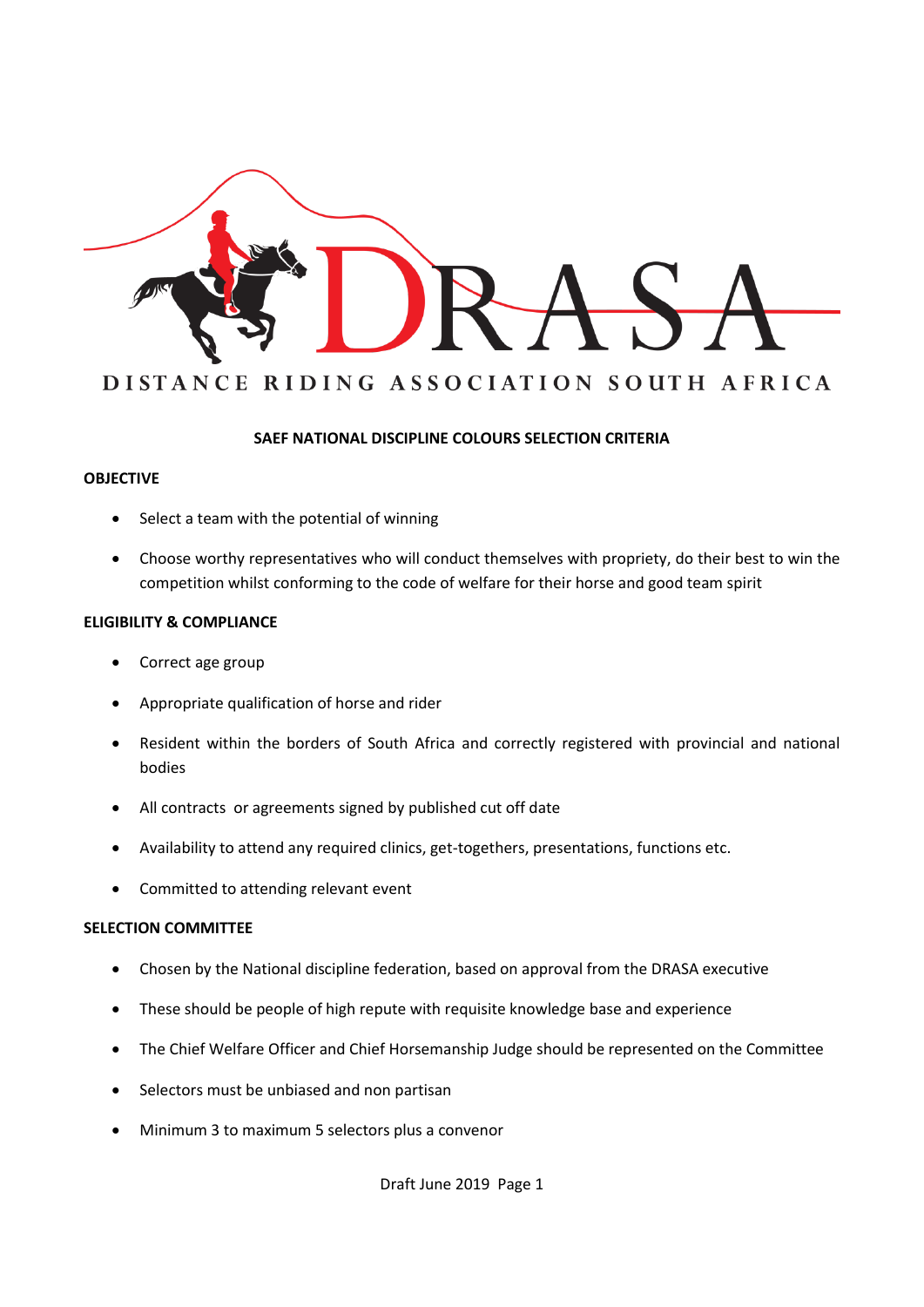- Hold office for 2 year period from when committee put in place, unless National discipline federation disbands the selection committee
- Must be available to discuss any aspects of selection with their committee

## **SELECTION POLICY**

- Selection is made on Overall score attained throughout the year
- Score Rankings of Horse/Rider combinations per Division nationally from May to the end of April in each year will be a generated and consulted
- Each combinations best 3 rides (one being a multi-day ride) will be added up. Therefore each combination must have one multi day ride score added to their best two other rides in that division.
- The Cut-off date for selection will be the 30th April prior to the National Championships to be held in June each year.
- The National Team shall consist of 4 members in each age group and division with team results calculated on the top 3 scores
- Availability for the competition is essential
- If a Rider cannot for any reason accept the Team position they can refuse or withdraw from the position in writing when approached and the next ranked person will be approached to replace them.
- A rider at the top of the rankings may be excluded from the team when the selection committee receives an objection. This objection must be verifiable and measurable and discussed with the Selection Committee
- Selectors shall not discuss selection process or decisions with any person other than members of the selection committee or National Executive. Discussions by selectors will not be published. There is an obligation to report any approach or intimidation to the selectors regarding the selection of any individual or the Chef d'Equipe. **Decisions made by the selectors are final,** and are subject only to the ratification by the DRASA National Exco

# **SELECTION PROCESS**

- Selectors obtain all relevant ranking lists
- Selectors attend selection meeting and inform convenor if unable to attend
- A selector must recuse himself from any discussion pertaining to a competitor where there is a personal connection either as family or coach. The convenor will have the final decision in a matter of uncertainty
- Each selector has a vote except with regard to candidates where there is a conflict of interest
- An appointed person shall take minutes of every meeting and selectors must retain minutes of all meetings, discussions and decisions
- The convenor must be present at all selectors' meeting
- The convenor checks that due process has been followed with regard to the selection criteria and any other protocols that are required
- The responsibility for entering any required event rests with the athlete
- The convenor checks that all agreements and paperwork have been properly completed and signed by due date
- The convenor applies to SAEF for the approval and administration and award of all SAEF colours and clothing
- The convenor shall aid the selectors in any debating process to finalise the team. The convenor shall only use a casting vote should the selectors be unable to finalise their decision